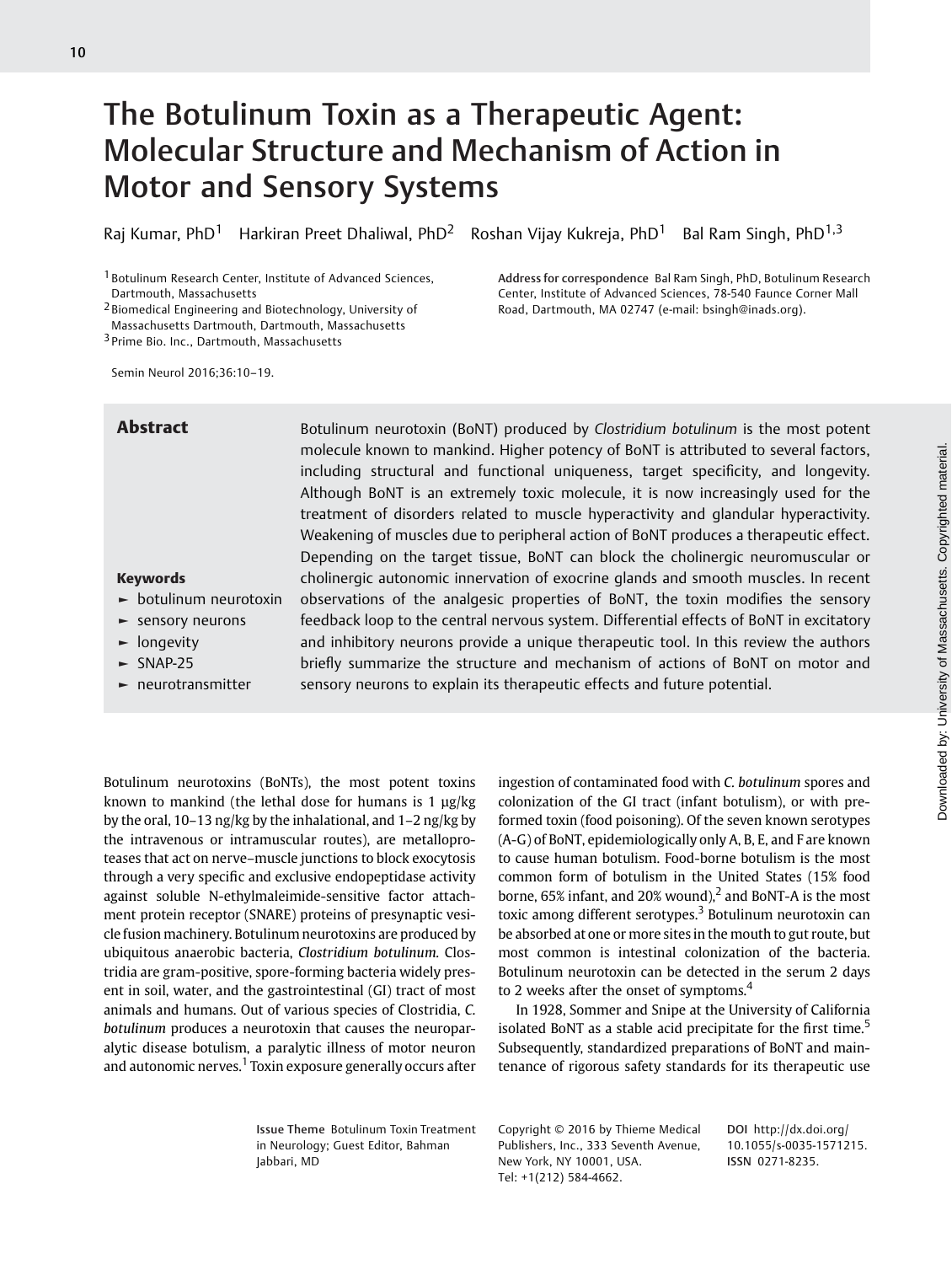were achieved by Edward J. Schantz, Carl Lamanna, and colleagues from the Department of Microbiology and Toxicology at the University of Wisconsin-Madison.<sup>6-8</sup> The first documented use of BoNT for the treatment of disease was in the 1970s, approximately 150 years after Kerner's initial observations about the potential use of BoNT as a therapeutic, when Dr. Alan Scott, an ophthalmologist, locally injected minute doses of BoNT to selectively deactivate muscle spasticity in the strabismus in monkeys. $9$  Following the success of a series of clinical studies on humans suffering from strabismus,<sup>10</sup> the U.S. Food and Drug Administration (FDA) in 1989 approved the use of botulinumtoxinA (BoNT-A), BOTOX, manufactured by Allergan, Inc., for the treatment of strabismus, blepharospasm, and hemifacial spasm. Since then, the very lethal botulinum toxins, types A and B, have been extensively used for the treatment of a myriad of dystonic and nondystonic movement disorders and a host of other medical conditions, including axillary hyperhidrosis, spasticity, tremors, pain management, etc. The high efficacy of BoNT-A, coupled with a good safety profile, has prompted its empirical use in a variety of ophthalmological, urological, gastrointestinal, secretory, and dermatological disorders.<sup>11</sup> The list of conditions treated with botulinum toxin is expanding at a brisk rate.

The potential use of BoNT-A in aesthetics was first demonstrated in 1987 based on the observation that facial wrinkles were diminished upon treatment with BoNT-A for blepharospasm.<sup>12</sup> Dynamic facial lines and wrinkles are caused by patterns of repetitive muscle contractions or facial expressions. Botulinum toxin injections have revolutionized the cosmetic approach to rejuvenation of an aging face, and are now widely used for several aesthetic procedures, including the treatment of glabella frown lines, forehead furrows, and periorbital wrinkles.<sup>13</sup>

Depending on the target tissue, BoNTs can block the cholinergic neuromuscular or cholinergic autonomic innervations of exocrine glands and smooth muscles. The very ability of the toxin to produce flaccid muscle paralysis through chemical denervation has been put to good use, and these potentially lethal toxins have been licensed to treat an ever-expanding list of medical disorders, and more popularly in the field of aesthetic medicine. Nerve terminal intoxication by BoNTs is completely reversible, and the duration of therapeutic effect of BoNTs varies for different serotypes. Thus, it is both the most potent toxin molecule, and a "wonder drug" against numerous neuromuscular and sensory disorders.

## Molecular Structure of Botulinum Neurotoxins

Botulinum neurotoxin is produced as a single polypeptide chain with a molecular mass of approximately 150 kDa that displays low intrinsic activity. This precursor protein is subsequently cleaved by bacterial proteases at an exposed protein-sensitive loop generating a fully active neurotoxin composed of a 100 kDa heavy chain (HC) and a 50 kDa light chain (LC) ( $\blacktriangleright$ Fig. 1A). The HC and LC remain linked by noncovalent protein–protein interactions, a conserved interchain disulfide bridge, and a belt that extends from the HC and wraps around the  $LC<sup>14</sup>$  During the intoxication process, the interchain bridge is reduced, a necessary prerequisite for the intracellular action of the toxins.<sup>15</sup> The three-dimensional (3D) structures of BoNTs reveal that they are folded into three distinct domains that are functionally related to their cell intoxication mechanism. The N-terminal domain is the 50 kDa LC, which is a  $Zn^{2+}$  dependent endoprotease. The 100 kDa HC contains an N-terminal translocation domain and a C-terminal receptor-binding domain.<sup>14</sup>

Botulinum neurotoxins are secreted from the Clostridium botulinum bacteria in the form of multimeric complexes, with a set of nontoxic proteins coded for by genes adjacent to the neurotoxin gene.<sup>16,17</sup> These protein complexes range in size from 300 kDa to 900 kDa and exist in



Fig. 1 (A) Structure of botulinum neurotoxin (BoNT; PDB ID: 3BTA). Binding domain heavy chain N-terminus (HC<sub>N</sub>) and heavy chain G-terminus (HCC), translocation domain (HN), and catalytic or endopeptidase domain (LC) are shown. Alpha-helix and β sheets are depicted in blue and yellow, respectively. All the BoNT serotypes, except BoNT-E, share similar structural organization of their four domains. (B) Structure of nontoxic nonhemagglutinin A (NTNHA; PDB ID: 3VUO). In the crystal structure, domain organization of NTNHA is similar to BoNT-A.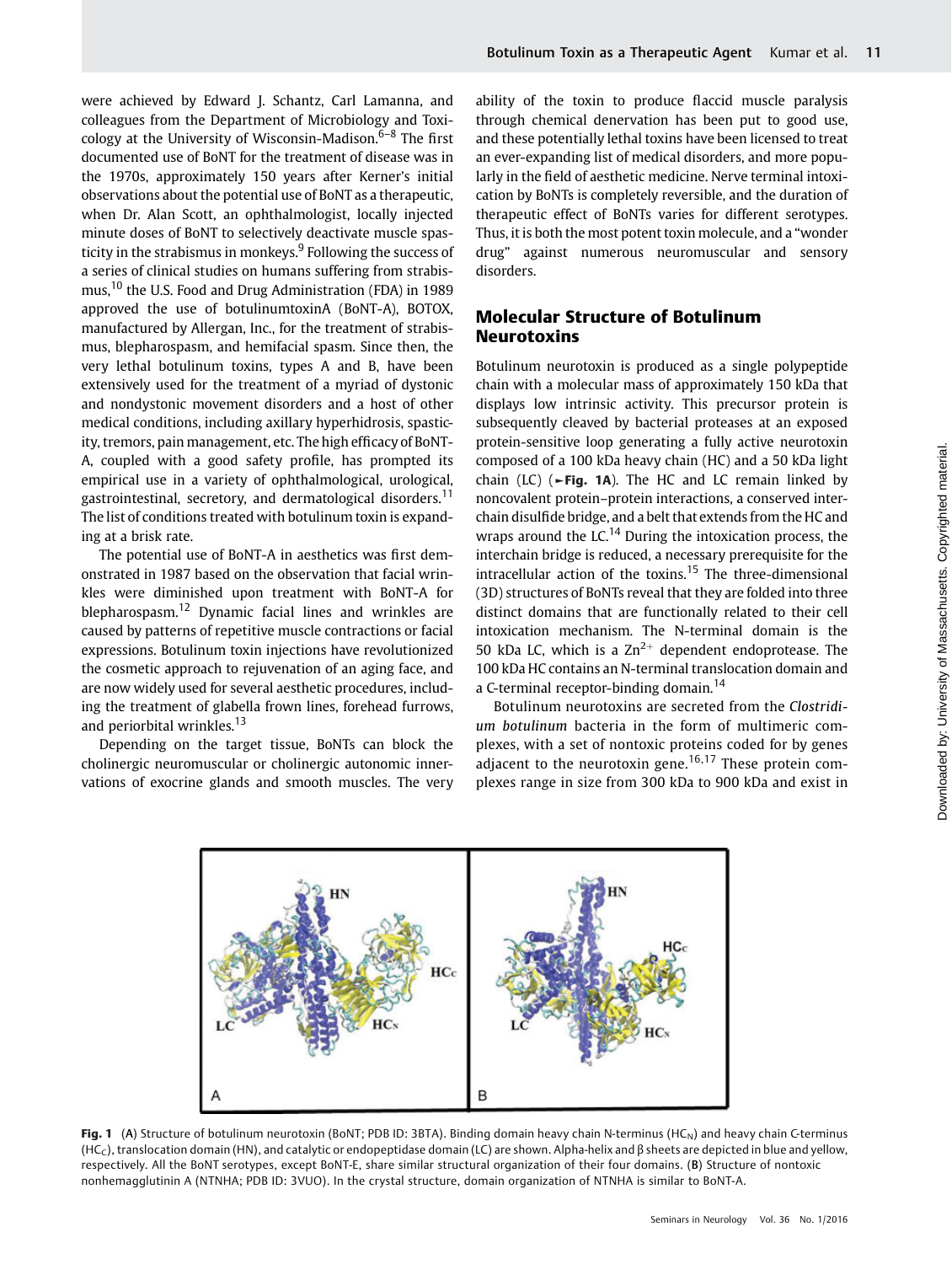three progenitor toxin forms: M (medium), L (large), and LL (extra large) forms. The M form consists of neurotoxin (150 kDa) and a nontoxic protein component (120 kDa), which is called neurotoxin-binding protein  $(NBP)^{18}$  or nontoxic nonhemagglutinin component  $(NTNH)^{19}$  with 12S molecular size (the molecular size of complex forms is expressed as sedimentation equilibrium values). The L form has a molecular weight of approximately 500 kDa and a molecular size of 16S. The LL form is approximately 900 kDa and 19S. The L and LL complexes consist of the 150 kDa neurotoxin moiety and a set of complexing proteins made of a NTNH/NBP and several hemagglutinin proteins (HA). These are referred to as neurotoxin-associated proteins (NAPs), and also as complexing or accessory proteins. Stabilized through noncovalent interactions, NAPs account for up to 70% of the total mass of the BoNT complex.<sup>20,21</sup>

Currently, major BoNT therapeutic products include BoNT-A complex (marketed as BOTOX and Dysport, Galderma Laboratories, L.P.), BoNT-B complex (marketed as MYOBLOC, Solstice Neurosciences, LLC, in the U.S., and NeuroBloc, Eisai Manufacturing Inc., in Europe), and isolated BoNT-A without NAPs (marketed as XEOMIN, Merz North America, Inc.). Although NAPs do not have any therapeutic role, these may play a role in the stability of the BoNT formulation and in diffusion of the injected BoNT for therapeutic purposes.<sup>22,23</sup> In general, BoNT in the complex form is resistant to environmental stress, such as pH, temperature, and proteases. However, commercial products contain additional formulations that may affect the stability of the product. In BoNT-A complex preparations, adding either sodium chloride (BOTOX) or lactose (Dysport) protects the steric conformation of BoNT.<sup>24</sup> Human serum albumin is also added to prevent loss from surface adsorption. The toxin is then dried either with freezing (Dysport) or without freezing (BOTOX).<sup>24</sup> These, as well as the pure BoNT-A product, XEOMIN, are lyophilized products that are reconstituted with saline solution maintained near physiological pH.

The botulinum toxin type B product (MYOBLOC, Neuro-Bloc) is provided in liquid form at pH 5.6, as opposed to a lyophilized powder that requires reconstitution in saline. It nevertheless is also based on the complex of BoNT-B neurotoxin and NAPs. Botulinum neurotoxin B has shown stability for months when stored appropriately at 2°C to 8° C. However, BoNT-A must be stored at  $-5^{\circ}$ C as a powder and must be used within hours once reconstituted according to the manufacturer's recommendation.<sup>25</sup> The BoNT-B complex appears as a 700 kDa single peak on size-exclusion chromatography (SEC) at pH 5.5, but when exposed to pH 7.8 overnight a small portion of the neurotoxin appears to dissociate from the complex.<sup>26</sup> A similar observation has been made for BoNT-A complex dissolved in 50 mM Tris-HCl, pH 7.6, showing a 569 kDa single peak on a Sephadex G-200 SEC analysis.<sup>27</sup>

A major issue in the literature relates to potential variation in the diffusional behavior of the drug formulation with the size or nature of the BoNT complex. Using radiolabeled BoNT-A complex (900 kDa) and purified BoNT-A (150 kDa), it has been clearly established that there is no significant difference in the diffusion of these reagents at physiological doses.<sup>28,29</sup> In fact, the diffusion was not significant for either of the samples.

It has been pointed out that the composition and perhaps stability of BoNT-A complex depends on the culture and purification conditions.<sup>30</sup> Long-term stabilizing effects of NAPs have been questioned from the stability data of pure 150 kDa BoNT-A preparations used in XEOMIN formulations<sup>31</sup> under temperature conditions of up to  $60^{\circ}$ C in the presence of human serum albumin and sucrose excipients.

The presence of NAPs in therapeutic products based on BoNT-A complex (BOTOX and Dysport) and BoNT-B complex (MYOBLOC, NeuroBloc) may or may not be needed for stability and biological activity, but are currently present as part of the formulation. The question is whether their presence has any unintended consequences, both positive and negative. This is important to note because BoNT complexes are currently in use as therapeutic drugs, and even if BoNT and NAPs separate either before injection or after injection, nerves and surrounding tissues are exposed to both components. Recent reports on the exposure of neuronal and other cells suggest that there is a massive genomic and cytokine response to the complex, and some of these responses appear to be exclusive to the BoNT and NAPs.<sup>32,33</sup> Because the complex has remained a safe drug for a couple of decades now, it is possible that the cellular responses to NAPs and BoNT may provide a balance in the cellular physiology. Interestingly, the 3D crystal structure of NTNHA and BoNT-A have similar polypeptide foldings (Protein Data Bank [PDB] ID: 3V0A; PDB ID: 3VUO),  $34,35$  one is catalytically inactive (..... KCLIK…..) and other one is active (…..HELIH…..), respectively (►Fig. 1B).

The nontoxic NAPs are believed to protect the neurotoxin from degradation during its passage through the low pH environment of the GI tract.<sup>34</sup> They are also known to assist BoNT translocation across the intestinal mucosal layer.<sup>36,37</sup> The association of NAPs with the toxin is pH dependent; at physiological pH this complex is reported to rapidly dissociate, allowing release of the neurotoxin into the blood stream.<sup>31,38</sup> Assembly and stability of the complex not only depends on pH; it also requires optimal ionic strength. Notably, not only the presence of all the NAPs is needed, but also the proper organization of NAPs and the toxin molecule is needed for the most stable and active molecule. Oral toxicity of BoNT is correlated with the size of the toxin complex between the BoNT and NAPs; the LL complex of BoNT-A is more toxic than the L complex, the L complex is more toxic than the M complex, which is more toxic than isolated 150 kDa toxin.

The molecular structure of the complete BoNT-A complex has been recently obtained from X-ray crystal and cryoelectron microscopy, showing a bimodular structure consisting of the BoNT-A and NBP (NTNH) as one module, and the HA-70, HA-17, and HA-33 together as another  $({\sim}$ Fig. 2).<sup>39</sup> The complete bimodular complex seems to be important for facilitating its intestinal absorption during the toxicoinfection process of the food-poisoning botulism disease.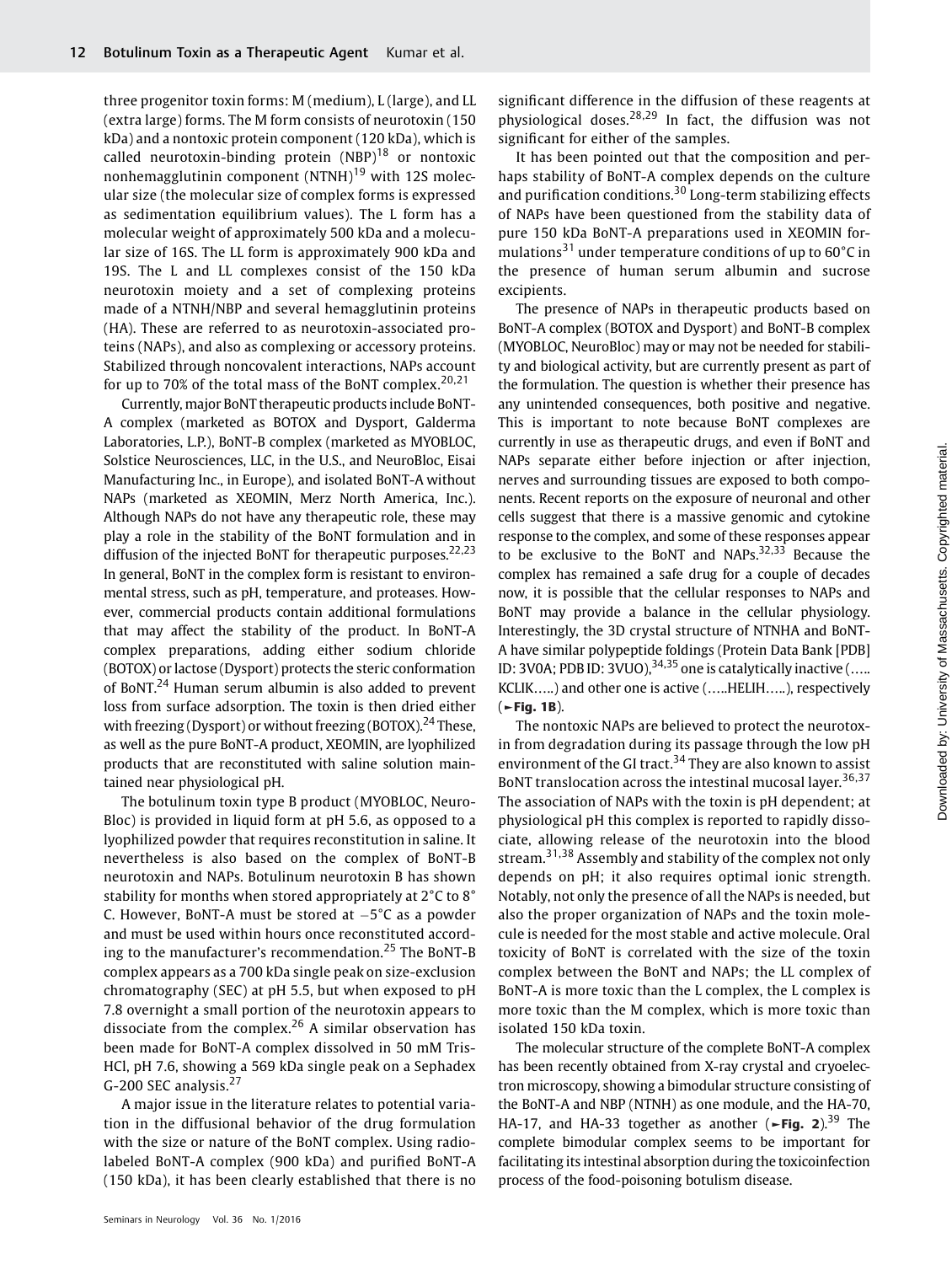

Fig. 2 Molecular structure of botulinum neurotoxin A (BoNT-A) complex reconstructed by fitting the three-dimensional structures of the BoNT-A M complex (BoNT-A and neurotoxin-binding protein) and HA70-HA-17-HA33 complex modules into the electron microscopy image. (From Lee et al, 2013.<sup>39</sup>)

## Mechanism of Action of Botulinum **Neurotoxins**

When therapeutic BoNT preparation is injected into the target tissue, it acts as a metalloproteinase that enters peripheral cholinergic nerve terminals and cleaves proteins that are crucial components of the neuroexocytosis apparatus, causing a persistent but reversible inhibition of neurotransmitter release. The exact molecular mechanism of BoNT action still not completely understood, but based on existing experimental evidence, BoNT intoxication is believed to occur through a multistep process involving each of the functional domains of the toxin. $40,41$  These steps include binding of the neurotoxin to specific receptors at the presynaptic nerve terminal, internalization of the toxin into the nerve cell and translocation across the endosomal membrane, and intracellular endopeptidase activity against proteins crucial for neurotransmitter release.

Botulinum neurotoxins have high affinity and specificity for their target cells and use two different coreceptors for binding at the neuronal cell surface. The binding of BoNTs to the neuromuscular junction involves a tight association between its receptor binding heavy chain domain and complex polysialogangliosides particularly G1b series, namely GT1b, GD1b, GQ1b, that are known to be enriched in neurons.42,43 BoNT-A, -B, -E, -F, and -G have a conserved binding pocket for gangliosides, whereas BoNT-C and BoNT-D display two binding sites for gangliosides.

Following binding to the gangliosides, the membranebound ganglioside-toxin complex moves to reach the toxinspecific protein receptor. Different BoNT serotypes bind to different protein receptors. Synaptic vesicle glycoprotein 2 (SV2; isoforms A–C), a synaptic vesicle glycoprotein, has been identified as a receptor for BoNT-A,  $-D$ ,  $-E$ ,  $-F$ , and  $-G$ .  $44-46$ Synaptotagmin, a synaptic vesicle protein, has been identified as the receptor for botulinum neurotoxin (BoNT) types B and  $G<sub>1</sub><sup>47,48</sup>$  Botulinum neurotoxin G binds to the intraluminal domain of synaptotagmin, whereas BoNT-A, -D, -E, and -F bind to loop 4 of SV2. Botulinum neurotoxin C is the only serotype that does not have a protein receptor identified in neuronal cells. As mentioned above, apart from binding to two gangliosides, BoNT-C has been reported to bind to phosphoinositide-containing liposomes.<sup>49</sup>

Following binding to neuronal cell surface receptors, BoNT is internalized into cellular compartments by receptor-mediated endocytosis.14,50 After the incorporation of BoNTs within the early endosomes, the acidic environment of the endocytotic vesicles is believed to induce a conformational change in the neurotoxin structure. The heavy chain is inserted into the synaptic vesicle membrane, forming a transmembrane protein conducting channel that translocates the LC into the cytosol.<sup>51</sup>

After internalization into the neuronal cytosol, BoNTs exert their toxic effect by virtue of the metalloprotease activity of the LC, which specifically cleaves one of three SNARE proteins that are integral to vesicular trafficking and neurotransmitter release.<sup>14</sup> The specific SNARE protein targets and the site of hydrolytic cleavage varies among the seven BoNT serotypes.<sup>14</sup> The BoNT serotypes A and E specifically cleave SNAP-25 at a unique peptide bond. The BoNT serotypes B, D, F, and G hydrolyze VAMP/synaptobrevin at different single peptide bonds, and BoNT-C cleaves both syntaxin and SNAP-25 ( $\blacktriangleright$ Fig. 3).<sup>14,52</sup>

As mentioned above, the dual receptor model is proposed for receptor-mediated endocytosis. Synaptic vesicle glycoprotein 2C (SV2C) and gangliosides (GT1b/GD1b) are identified as receptors for BoNTs. The SV2C is also expressed in intestinal cells, such as CaCo-2 or m-IC $_{el2}$  cells. Therefore, it is possible that receptors for BoNT in neuronal and intestinal cells are the same. However, BoNT-A Hc binding to intestinal cells is much lower compared with neuronal cells. This may be due to the low affinity of BoNT-A to intestinal receptors, or fewer numbers of receptors for BoNT-A in intestinal cells. The accurate localization in terms of any specialized microtopographical distribution of BoNT receptors in neuronal and intestinal cell membranes is not yet established. However, BoNT-A receptors do not seem to be localized directly on cholesterol-enriched microdomains, whereas SNAREs concentrate in submicrometer sizes.<sup>53-55</sup>

The inhibitory potential of BoNT in involuntary muscle activity makes it a useful therapeutic molecule. Intoxication of the nerve terminal by BoNTs is fully reversible and does not lead to neurodegeneration.<sup>56</sup> During BoNT intoxication, unlike denervation, contact between nerve terminal and muscle fiber is maintained without the loss of motor neurons. The BoNT intoxication process is temporary even though it lasts for a few weeks to months. Histological studies indicated that the recovery process occurs in two stages.<sup>57</sup> Initially, nerve sprouting occurs and new synapses develop, along with an increased vesicle recycling rate. In the second stage, sprout branches of nerve recess and functionality returns to normal. The recovery time varies according to the serotypes and location of intoxication.<sup>58</sup>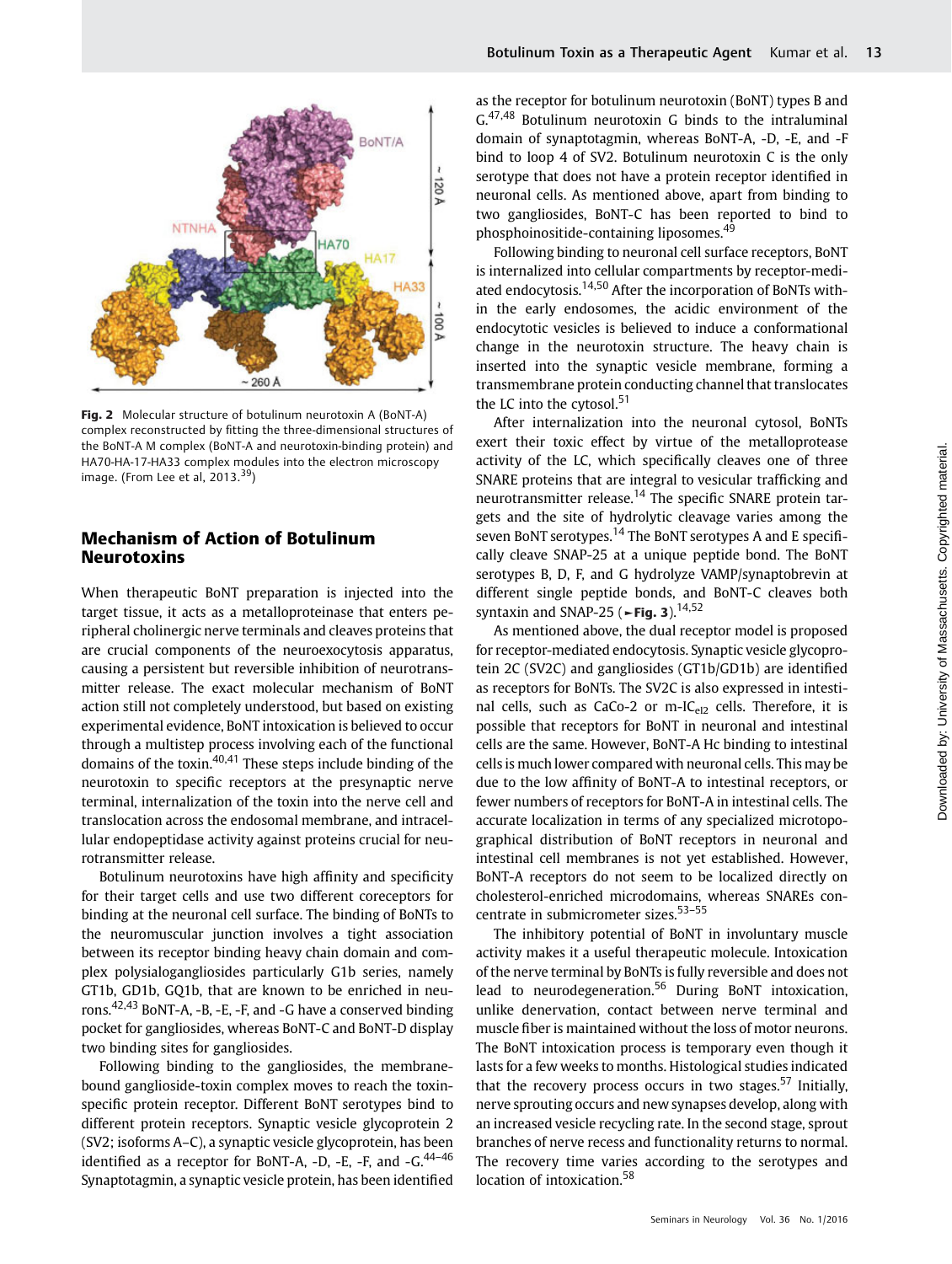

Fig. 3 Mode of action of botulinum neurotoxin (BoNT). (Left) Pre- and postsynaptic events in normal synapse. (Right) Synaptic events in BoNTintoxicated synapse. Steps are binding, internalization, translocation, and endopeptidase activity. (From Singh et al, 2014.)

Depending on the target tissue, BoNT can block the cholinergic autonomic innervation of the tear, salivary, and sweat glands, or cholinergic neuromuscular innervation of striated and smooth muscles.<sup>59</sup> After intramuscular injection, the dosedependent paralytic effect of BoNT can be detected within 2 to 3 days. It reaches its maximal effect in less than 2 weeks and gradually begins to decline in a few months due to the ongoing turnover of synapses at the neuromuscular junction.<sup>58</sup> The duration of the effect lasts somewhere between 3 to 6 months; the benefits have been observed with subsequent treatments in terms of increased dosing intervals. $60$  There has been no evidence of any long-term or permanent degeneration or atrophy of muscles in patients with repeated injections of BoNTs over an extended period.<sup>58</sup>

## Effect of Botulinum Neurotoxin on Active Neurons

Although BoNTs are well known to act on cholinergic nerve presynapses of the motor neurons, resulting in the classic flaccid muscle paralysis of botulism or limited muscle paralysis observed in case of strabismus, blepharospasm, dystonias, etc., it has also been clearly observed that BoNTs bind to and are taken up by sensory neurons of the peripheral nervous system, leading to the blockage of several neurocommunicative molecules such as Substance P and glutamate.<sup>61</sup> Although the basic mechanism of binding with receptors, endocytosis, and intracellular cleavage of SNARE proteins appears to remain the same in both motor and sensory neurons, the pharmacological mechanisms and their consequences vary. Previous studies have mostly focused on the motor neuronal phenomenon; experimental data have now started accumulating on the sensory neuronal events, even as these expand the therapeutic application of BoNTs.

### Peripheral versus Central Nervous System Effects of BoNT

The peripheral action of BoNT is a well-established fact, but activity in the central nervous system (CNS) is yet to be clearly established and understood. Also, very little is known about intracellular trafficking of BoNTwithin the neurons. However, because of its large size (150 kDa) it is difficult for this molecule to pass through the blood–brain barrier, but there are two possibilities for it to reach the CNS when administered in muscles: systemic spread or axonal retrograde/ anterograde transport. Lawrence et  $al<sup>62</sup>$  suggested that the spread of BoNT-A and BoNT-E within cell bodies and distal neuronal processes may occur by passive diffusion. However, experimental data have not supported the passive diffusion hypothesis $63$ ; thus axonal transport is the most likely mechanism for distribution and transport of toxin in various regions of axons, and possibly to the CNS as well.<sup>64–67</sup> Various studies have indicated the presence of botulinum toxin in neuronal pathways directed to the CNS, but have not succeeded to establish the transport of active toxin in the  $CNS<sub>1</sub><sup>68,69</sup>$  However, Restani et al<sup>63</sup> showed a significant amount of SNAP-25 cleavage by BoNT-A in the tectum after delivery into the eyes of a rat model, indicating the strong possibility of anterograde transport and transcytosis of BoNT in axons. Antonucci et al $^{66}$  have demonstrated cleavage of SNAP-25 on the facial motor nucleus after peripheral administration, suggesting the possibility of retrograde transport and transcytosis to central neurons and motor neurons. Matak et al<sup>70</sup> successfully demonstrated cleavage of SNAP-25 at distal sites from a low peripheral dose. Truncated SNAP-25 was observed in ipsilateral spinal cord horns after peripheral BoNT-A administration. Colchicine, an axonal transport blocker, prevented SNAP-25 cleavage, $70$  indicating trafficking of BoNT-A is through axonal transport. Marino et al<sup>71</sup> have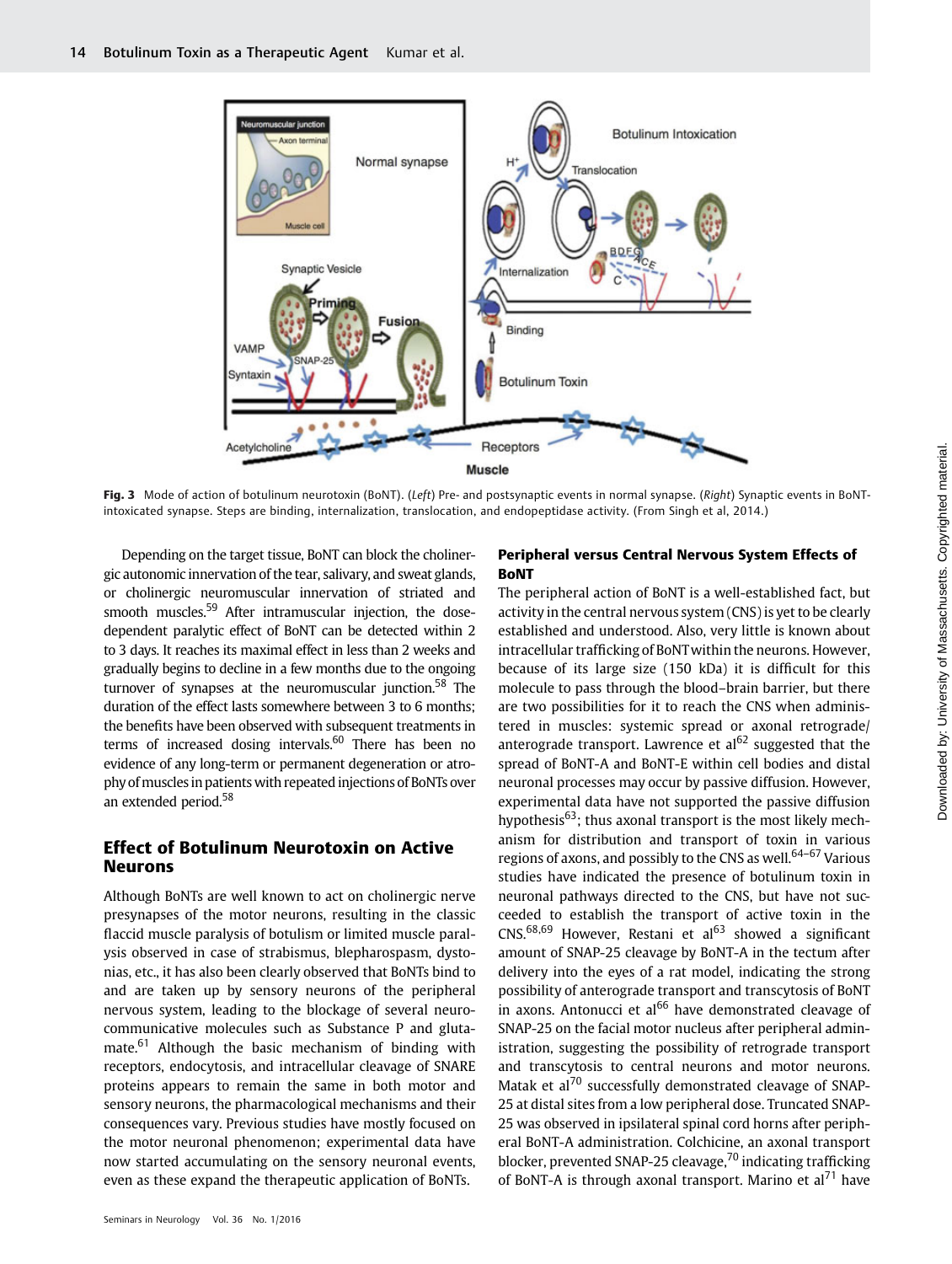shown the effect of BoNT-B in reducing plasma extravasation in the hindpaw, dorsal horn SP release, and c-Fos activation in the dorsal root, along with cleavage of VAMP in the dorsal root ganglion. These results provide strong evidence that BoNT is transported from peripheral to central nerve terminals of sensory neurons and attenuate downstream nociceptive processing.

For direct central sensitization, the BoNT molecule needs to go through transcytosis like tetanus toxin. Evidence is building up that BoNT can undergo transcytotic movement in neurons.66,72 The presence of cleaved SNAREs in dorsal root ganglion, and the possibility of dural extravasation in meningeal afferent neurons after administration of BoNT in somatic afferent neurons, strengthen the hypothesis of transcytosis.<sup>73</sup>

#### Excitatory versus Inhibitory Neurons

Botulinum neurotoxin molecule has been shown to inhibit the release of serotonin, dopamine, noradrenaline, glutamate, gamma aminobutyric acid (GABA), enkephalin, glycine, substance P, ATP, and calcitonin gene-related peptide (CGRP), somatostatin, and neuronal nitric oxide synthase, $74,75$  clearly indicating it can affect both excitatory and inhibitory synapses.

Botulinum neurotoxin is more efficient in blocking the neurotransmitter release from excitatory neurons compared with inhibitory neurons.<sup>76</sup> Although both types of neurons efficiently internalize the BoNT molecule, the low level of SNAP-25 at the inhibitory terminals,  $77,78$  or negative regulation by cleaved SNARE protein may be responsible for lower efficiency for BoNT effect on inhibitory neurons.<sup>76,79,80</sup> Grumelli et  $al^{81}$  and Verderio et  $al^{78}$  showed that reducing calcium concentration increases the sensitivity of BoNT-A toxin to inhibitory neurons. It is possible that SNAP-25 or truncated SNAP-25 or both regulate calcium dynamics. The SNAP-25 level is higher in excitatory neurons, and SNAP-25 is a negative regulator of calcium channels,<sup>82</sup> making BoNT-A more sensitive to excitatory neurons. Alternatively, other isoforms of SNAP-25 may be responsible for vesicle fusion in inhibitory neurons.<sup>76</sup>

#### Effect on Sensory Neurons

Although BoNT is effective in blocking acetylcholine release at the synapse, the intradermal injection of BoNT-A reduces calcitonin gene-related peptide or  $CGRP<sub>1</sub><sup>83</sup>$  which plays a role in nociception. Based on several in vitro experiments, the induction of nociceptive action of BoNT might be due to the blockage or the reduction of expression of neuropeptide transmitters like substance P and CGRP from the primary sensory neurons.<sup>84-86</sup> Botulinum neurotoxin has been used "off label" in several forms of chronic pain. It was observed that BoNT-A reduces pain in some conditions resulting from excessive muscle contraction, like in the painful dystonias, <sup>87</sup> but also in pain states not associated with muscle hypercontraction, such as migraine,  $88$  trigeminal neuralgia,  $89$  neuropathic pain,<sup>90</sup> refractory joint pain,<sup>91</sup> and low-back pain.<sup>92</sup> There are two components that may play a role in BoNT efficacy in pain modulation: impaired neurotransmitter release from the peripheral sensory nerve, and a neuromodulatory effect on receptors and ion channels. The fusion of synaptic vesicles with the plasma membrane carries various receptors, including receptors for pain, to the plasma membrane. The peripheral administration of toxin disrupts the transfer of receptors, such as TRPV1 and TRPA1, to the synaptic membranes. $93,94$  Another possibility could be the involvement of BoNT in another endogenous system, such as the opioid system.<sup>95</sup>

In the case of migraine, which has both central and peripheral sensitization, BoNT can be used as an effective therapeutic tool. Apart from peripheral effects, reduction in neurotransmitter release, the peripheral administration of BoNT reduces c-FOS expression.<sup>96</sup> Pain-induced c-Fos activation in distinct brain areas is intimately linked with nociceptive neurotransmission and the initiation and integration of central stress responses. $97$  In mechanociception, BoNT-A inhibited C-fibers, not the Aδ nociceptor. In other words, BoNT possibly interferes with the function of highthreshold mechanosensitive ion channels.<sup>93</sup>

Interestingly, BoNT did not affect the normal pain threshold, and is believed to affect only chronic or hypersensitive pain, not acute pain.<sup>98</sup> The lack of effect upon acute nociception indicates and substantiates the arguments that BoNT's effect on nociception is more than a simple block of the afferent terminal release. As in other medical treatments involving BoNT, pain treatment also has tolerable and little side effects. Nevertheless, botulinum treatments evoke antigen response that hinders its long-term use as a medication.99,100 Apart from antigen response, BoNT administration also significantly increases inflammatory cytokine levels.<sup>101</sup>

In summary, BoNT acts on sensory neurons in the following ways: (1) reduces release of key neurotransmitters at the nerve terminals, (2) indirectly affects upstream pathways, and (3) has a direct effect on expression of ion channel receptors on the neuronal membrane surface.

#### Alternative Mechanisms of BoNT Action

Until recently it was widely believed that the toxic and therapeutic action of BoNT-A is because of SNAP-25 cleavage. The BoNT molecule stays active inside the cells for a long time (weeks to months), and therefore it is possible that it directly affects other cellular pathways or it can indirectly trigger/ affect pathways though physiological consequences of the SNAP-25 cleavage. Ray et al. demonstrated that treatment of PC-12 cells with BoNT-A reduced the  $K^+$ -stimulated acetylcholine and arachidonic acid release.<sup>102</sup> RhoB signaling pathway affects actin reorganization and regulates various cellular functions, including acetylcholine release induced by lysophosphatidic acid.<sup>103</sup> Botulinum neurotoxin A also prevented neurotransmitter release evoked by phospholipids $103$ through degradation of RhoB.

Neurite sprouting at the neuromuscular junctions treated with BoNT has been suggested to be related to SNAP-25 cleavage. However, Coffield and Yan<sup>104</sup> demonstrated that the sprouting phenomenon is dependent of toxin doses. At lower doses, BoNT showed a dose-dependent increase in sprouting. However, at higher doses BoNT suppressed sprouting,<sup>104</sup> indicating that sprouting is dependent on SNAP-25 cleavage at lower doses, but at higher doses toxin is possibly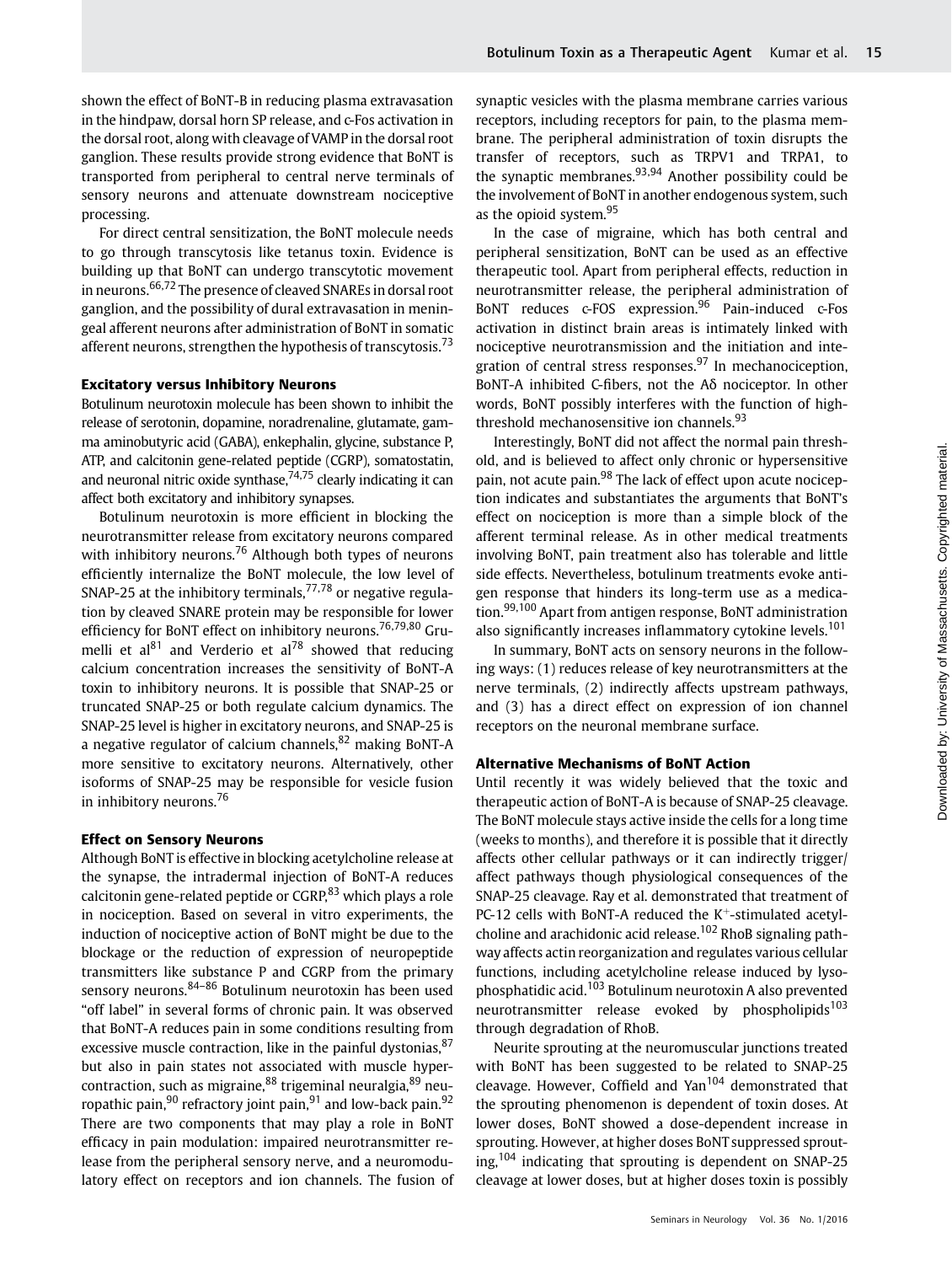acting on other pathways related to neuritogenesis. In cell cultures, BoNT-A is shown to increase caspase 3/7, indicative of antiproliferative activity in nonneuronal cells.<sup>105,106</sup> In contrast, Kumar et al demonstrated reduced caspase 3/7 activity in neuroblastoma cells.<sup>107</sup> In another study with human dermal fibroblasts, BoNT is hypothesized to stimulate the extracellular matrix,<sup>108</sup> and showed upregulation of collagen synthesis and reduction in the production of MMPs (matrix metalloproteinase). Notably, fibroblasts do not express SNAP-25. BoNT-A is shown to effect gene expression in nonneuronal cells (lacking SNAP-25).<sup>32</sup> Astrocytes do not express SNAP-25 (although synaptobrevin II is present in these cells), but glutamate release is affected by BoNT-A and BoNT-C.<sup>109</sup> HEK293 do not carry SNAP-25, but calcium current in these cells is affected by BoNT.<sup>110</sup> Thus, experimental evidence suggests that even without SNAP-25 cleavage, BoNT is able to exert significant effects on cellular physiology. Even in neuronal cells, BoNT-A treatment is shown to affect several genes related to neurite outgrowth,  $Ca^{2+}$  sensitization, proteosomal degradation pathways, and inflammatory pathways.<sup>32</sup>

# Longevity of BoNT Action

One of the major advantages of BoNT as a therapeutic agent is its long-lasting effects on muscle relaxation (paralysis) through its intracellular effects on presynaptic nerve endings. For example, BoNT-A has consistently shown long-lasting paralysis from 3 months to about a year compared with that of BoNT-E, which lasts for about 4 weeks, both in animal studies as well as in human therapeutics.<sup>111,112</sup> Some studies have indicated that longevity may arise from differential persistence of the endopeptidase activities of respective serotypes.113,114 However, another study indicated that the lifetime of SNAP-25 cleaved by BoNT-A (SNAP-25A) and by BoNT-E (SNAP-25E), or their further degraded/digested products due to host-cellular clearance mechanisms, correlated to the duration of paralysis exhibited by BoNT-A and BoNT-E, respectively.<sup>115</sup> The localization of BoNT-A LC is near the plasma membrane, whereas cytosolic localization of BoNT-E has also been proposed to be a reason behind their different half-lives.<sup>116</sup> But co-localization of the toxins and SNAP-25 within the same cells has not been shown. Reduced susceptibility to ubiquitin-dependent proteolysis, and/or the presence of di-leucine motif in the BoNT-A LC, underlies yet another proposed mechanism contributing to neuroparalytic longevity.<sup>117,118</sup>

Differences in longevity of the toxic action indicate the possibility of the structural variability in the LC domain of BoNT inside the neurons. One possible source of structural variations may be through posttranslational modifications that include phosphorylation, palmitoylation, and ubiquitination.<sup>119</sup> The nonreceptor tyrosine kinases c-Src and PYK2 are abundant in neuronal and neuroendocrine cells, indicating phosphorylation of BoNT that might modulate LC activity within the neurons.<sup>120</sup> In a study with PC-12 cells and Tat-His tagged BoNTA LC, it was shown that cleavage of cellular SNAP-25 was reduced when the c-Src kinase activity was inhibited with specific antagonists,  $121$  implying the role of BoNT-A LC phosphorylation in its intracellular endopeptidase activity. Recent work by Toth et  $al^{122}$  showed phosphorylation of all serotypes of BoNT LC, except BoNT-F LC, by c-Src-kinase under in vitro conditions, and its effect on the stability of LCs against autocatalytic cleavage. As BoNT LC exerts its catalytic action on synaptosomal proteins and survives within the eukaryotic neurons for an extended period, $112,113$  it is possible that it gets phosphorylated in the neurons.<sup>122</sup>

In summary, the longevity of BoNT paralytic action, though very important for its therapeutic use, is a phenomenon that still needs molecular, cellular, and physiological explanation.

# Concluding Remarks

Here we have briefly described the structural and functional relevance of botulinum toxins in their biological function. BoNT toxins emerged from nature as a sophisticated toxin with high specificity, and structural and functional uniqueness; they offer an excellent alternative to available therapeutics for many uncommon diseases. Considering the fact that BoNT is more active in excitatory neurons than inhibitory neurons, it may be a useful therapeutic candidate in the treatment of pathologies characterized by an imbalance of these two signals, such as epilepsy. Although BoNT action is very specific, it can influence several cellular processes due to its intracellular longevity. The possibility of retrograde transport and transcytosis of the BoNT molecule open a whole new possibility for BoNT as a therapeutic agent. Careful study of the structural and functional aspects of botulinum toxin is needed to unravel several cellular and functional mechanisms associated with BoNT action on motor and sensory neurons. Knowledge acquired from these studies will provide us with additional therapeutic tools, and the possibility of novel fundamental scientific knowledge.

#### Acknowledgments

The work was in part supported by a grant from the National Institutes of Health (R03AI103868).

#### References

- 1 Sobel J. Botulism. Clin Infect Dis 2005;41(8):1167–1173
- 2 Centers for Disease Control (CDC). Botulism. Atlanta, GA: CDC. Available at: [http://www.cdc.gov/nczved/divisions/dfbmd/dis](http://www.cdc.gov/nczved/divisions/dfbmd/diseases/botulism/)[eases/botulism/.](http://www.cdc.gov/nczved/divisions/dfbmd/diseases/botulism/) Accessed April 25, 2014
- 3 Nigam PK, Nigam A. Botulinum toxin. Indian J Dermatol 2010; 55(1):8–14
- 4 Wenham T, Cohen A. Botulism. Contin Educ Anaesth Crit Care Pain 2008;8:21–25
- 5 Snipe PT, Sommer H. Studies on botulinus toxin: 3. Acid precipitation of botulinus toxin. J Infect Dis 1928;43:152-160
- 6 Stefanye D, Schantz EJ, Spero L. Amino acid composition of crystalline botulinum toxin, type A. J Bacteriol 1967;94(1):277–278
- 7 Lamanna C, Spero L, Schantz EJ. Dependence of time to death on molecular size of botulinum toxin. Infect Immun 1970;1(4):423–424
- 8 Schantz EJ. Some chemical and physical properties of Clostridium botulinum toxins in culture. Jpn J Microbiol 1967;11(4):380–383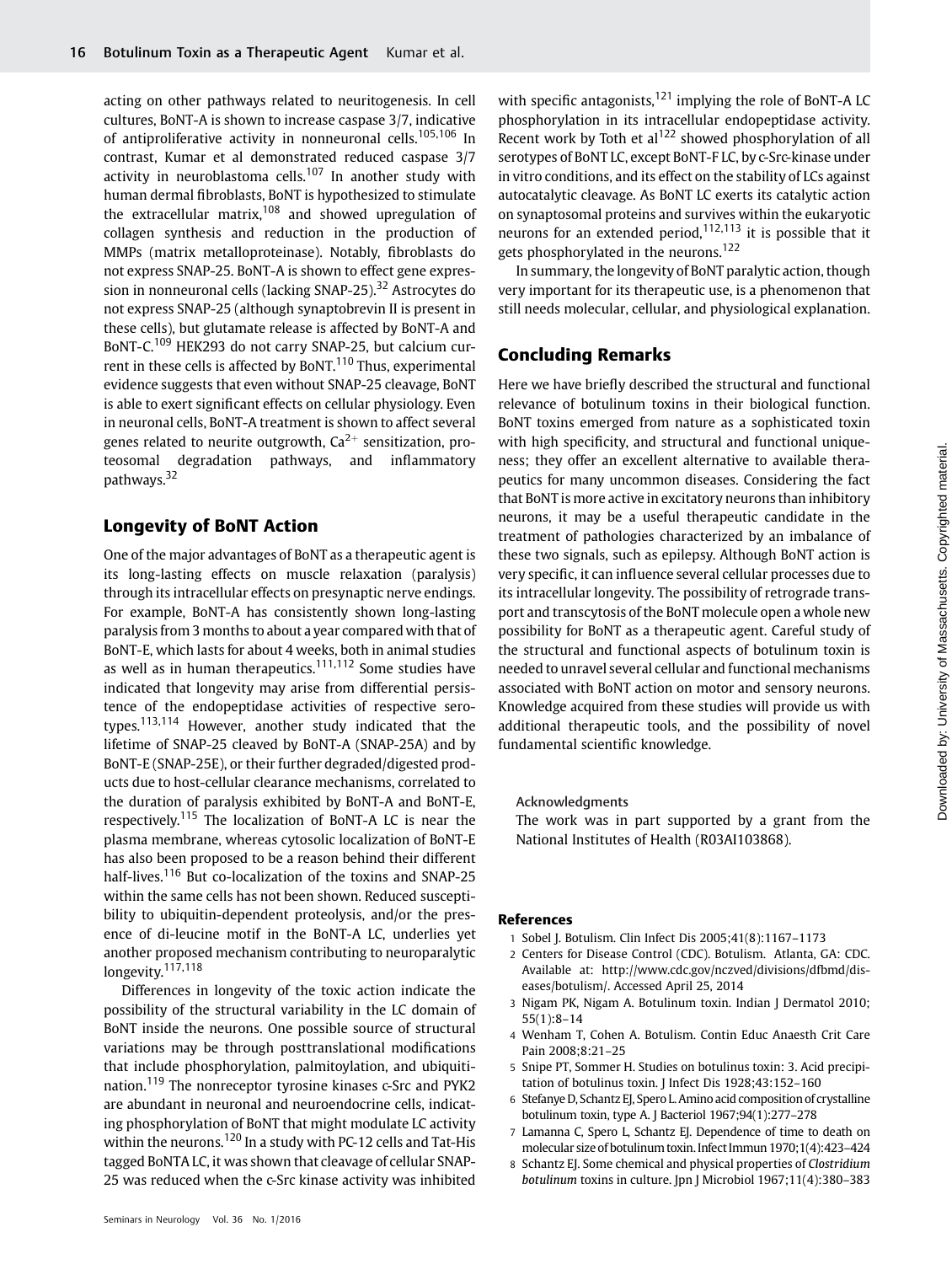- 9 Scott AB, Rosenbaum A, Collins CC. Pharmacologic weakening of extraocular muscles. Invest Ophthalmol 1973;12(12):924–927
- 10 Scott AB. Botulinum toxin injection into extraocular muscles as an alternative to strabismus surgery. Ophthalmology 1980; 87(10):1044–1049
- 11 Chen S. Clinical uses of botulinum neurotoxins: current indications, limitations and future developments. Toxins (Basel) 2012; 4(10):913–939
- 12 Carruthers J, Stubbs HA. Botulinum toxin for benign essential blepharospasm, hemifacial spasm and age-related lower eyelid entropion. Can J Neurol Sci 1987;14(1):42–45
- 13 Sattler G. Current and future botulinum neurotoxin type A preparations in aesthetics: a literature review. J Drugs Dermatol 2010;9(9):1065–1071
- 14 Singh BR. Botulinum neurotoxin structure, engineering, and novel cellular trafficking and targeting. Neurotox Res 2006; 9(2–3):73–92
- 15 Humeau Y, Doussau F, Grant NJ, Poulain B. How botulinum and tetanus neurotoxins block neurotransmitter release. Biochimie 2000;82(5):427–446
- 16 Inoue K, Fujinaga Y, Watanabe T, et al. Molecular composition of Clostridium botulinum type A progenitor toxins. Infect Immun 1996;64(5):1589–1594
- 17 Singh BR, Chang TW, Kukreja R, Cai S. The botulinum neurotoxin complex and the role of ancillary proteins. In: Foster KA, ed. Molecular Aspects of Botulinum Neurotoxin. New York: Springer; 2014:69–102
- 18 Singh BR, Foley J, Lafontaine C. Physicochemical and immunological characterization of the type E botulinum neurotoxin binding protein purified from Clostridium botulinum. J Protein Chem 1995;14(1):7–18
- 19 East AK, Collins MD. Conserved structure of genes encoding components of botulinum neurotoxin complex M and the sequence of the gene coding for the nontoxic component in nonproteolytic Clostridium botulinum type F. Curr Microbiol 1994;29(2):69–77
- 20 Klein AW, Kreyden OP. Storage and dilution of botulinum toxin. In: Boni R, Burg G, Kreyden OP, eds. Hyperhidrosis and Botulinum Toxin in Dermatology. Basel: Karger Publishers; 2002: 126–130
- 21 Bryant AM, Davis J, Cai S, Singh BR. Molecular composition and extinction coefficient of native botulinum neurotoxin complex produced by Clostridium botulinum hall A strain. Protein J 2013; 32(2):106–117
- 22 Carli L, Montecucco C, Rossetto O. Assay of diffusion of different botulinum neurotoxin type a formulations injected in the mouse leg. Muscle Nerve 2009;40(3):374–380
- 23 Stone HF, Zhu Z, Thach TQ, Ruegg CL. Characterization of diffusion and duration of action of a new botulinum toxin type A formulation. Toxicon 2011;58(2):159–167
- 24 Panicker JN, Muthane UB. Botulinum toxins: pharmacology and its current therapeutic evidence for use. Neurol India 2003;51(4): 455–460
- 25 Kim EJ, Ramirez AL, Reeck JB, Maas CS. The role of botulinum toxin type B (Myobloc) in the treatment of hyperkinetic facial lines. Plast Reconstr Surg 2003;112(5, Suppl):88S–93S, discussion 94S–97S
- 26 Callaway JE. Botulinum toxin type B (Myobloc): pharmacology and biochemistry. Clin Dermatol 2004;22(1):23–28
- 27 Cai S, Sarkar HK, Singh BR. Enhancement of the endopeptidase activity of botulinum neurotoxin by its associated proteins and dithiothreitol. Biochemistry 1999;38(21):6903–6910
- 28 Tang-Liu DD, Aoki KR, Dolly JO, et al. Intramuscular injection of 125I-botulinum neurotoxin-complex versus 125I-botulinumfree neurotoxin: time course of tissue distribution. Toxicon 2003;42(5):461–469
- 29 Frevert J, Dressler D. Complexing proteins in botulinum toxin type A drugs: a help or a hindrance? Biologics 2010;4:325–332
- 30 Pickett A, Perrow K. Composition and molecular size of Clostridium botulinum type A toxin-hemagglutinin complex. Protein J 2009;28(5):248–249, discussion 250–251
- 31 Grein S, Mander GJ, Fink K. Stability of botulinum neurotoxin type A, devoid of complexing proteins. The Botulinum J 2011;2:49–58
- 32 Thirunavukkarasusx N, Ghosal KJ, Kukreja R, et al. Microarray analysis of differentially regulated genes in human neuronal and epithelial cell lines upon exposure to type A botulinum neurotoxin. Biochem Biophys Res Commun 2011;405(4):684–690
- 33 Wang L, Sun Y, Yang W, Lindo P, Singh BR. Type A botulinum neurotoxin complex proteins differentially modulate host response of neuronal cells. Toxicon 2014;82:52–60
- 34 Gu S, Rumpel S, Zhou J, et al. Botulinum neurotoxin is shielded by NTNHA in an interlocked complex. Science 2012;335(6071): 977–981
- 35 Sagane Y, Miyashita S, Miyata K, et al. Small-angle X-ray scattering reveals structural dynamics of the botulinum neurotoxin associating protein, nontoxic nonhemagglutinin. Biochem Biophys Res Commun 2012;425(2):256–260
- 36 Fujinaga Y, Inoue K, Watarai S, et al. Molecular characterization of binding subcomponents of Clostridium botulinum type C progenitor toxin for intestinal epithelial cells and erythrocytes. Microbiology 2004;150(Pt 5):1529–1538
- 37 Matsumura T, Sugawara Y, Yutani M, et al. Botulinum toxin A complex exploits intestinal M cells to enter the host and exert neurotoxicity. Nat Commun 2015;6:6255
- 38 Eisele KH, Fink K, Vey M, Taylor HV. Studies on the dissociation of botulinum neurotoxin type A complexes. Toxicon 2011;57(4): 555–565
- 39 Lee K, Gu S, Jin L, et al. Structure of a bimodular botulinum neurotoxin complex provides insights into its oral toxicity. PLoS Pathog 2013;9(10):e1003690
- 40 Montecucco C, Papini E, Schiavo G. Bacterial protein toxins penetrate cells via a four-step mechanism. FEBS Lett 1994; 346(1):92–98
- 41 Kukreja R, Singh BR. Basic chemistry of botulinum neurotoxins relevant to vaccines, diagnostics, and countermeasures. In: Balali-Mood M, Llewellyn L, Singh B-R, eds. Toxinology: Biological Toxins and Bioterrorism. New York: Springer; 2014:1–33
- 42 Nishiki T, Kamata Y, Nemoto Y, et al. Identification of protein receptor for Clostridium botulinum type B neurotoxin in rat brain synaptosomes. J Biol Chem 1994;269(14):10498–10503
- 43 Rummel A, Mahrhold S, Bigalke H, Binz T. The HCC-domain of botulinum neurotoxins A and B exhibits a singular ganglioside binding site displaying serotype specific carbohydrate interaction. Mol Microbiol 2004;51(3):631–643
- 44 Dong M, Yeh F, Tepp WH, et al. SV2 is the protein receptor for botulinum neurotoxin A. Science 2006;312(5773):592–596
- 45 Dong M, Liu H, Tepp WH, Johnson EA, Janz R, Chapman ER. Glycosylated SV2A and SV2B mediate the entry of botulinum neurotoxin E into neurons. Mol Biol Cell 2008;19(12):5226–5237
- 46 Mahrhold S, Strotmeier J, Garcia-Rodriguez C, et al. Identification of the SV2 protein receptor-binding site of botulinum neurotoxin type E. Biochem J 2013;453(1):37–47
- 47 Nishiki T, Tokuyama Y, Kamata Y, et al. The high-affinity binding of Clostridium botulinum type B neurotoxin to synaptotagmin II associated with gangliosides GT1b/GD1a. FEBS Lett 1996;378(3): 253–257
- 48 Rummel A, Eichner T, Weil T, et al. Identification of the protein receptor binding site of botulinum neurotoxins B and G proves the double-receptor concept. Proc Natl Acad Sci U S A 2007; 104(1):359–364
- 49 Zhang Y, Varnum SM. The receptor binding domain of botulinum neurotoxin serotype C binds phosphoinositides. Biochimie 2012; 94(3):920–923
- 50 Schiavo G, Matteoli M, Montecucco C. Neurotoxins affecting neuroexocytosis. Physiol Rev 2000;80(2):717–766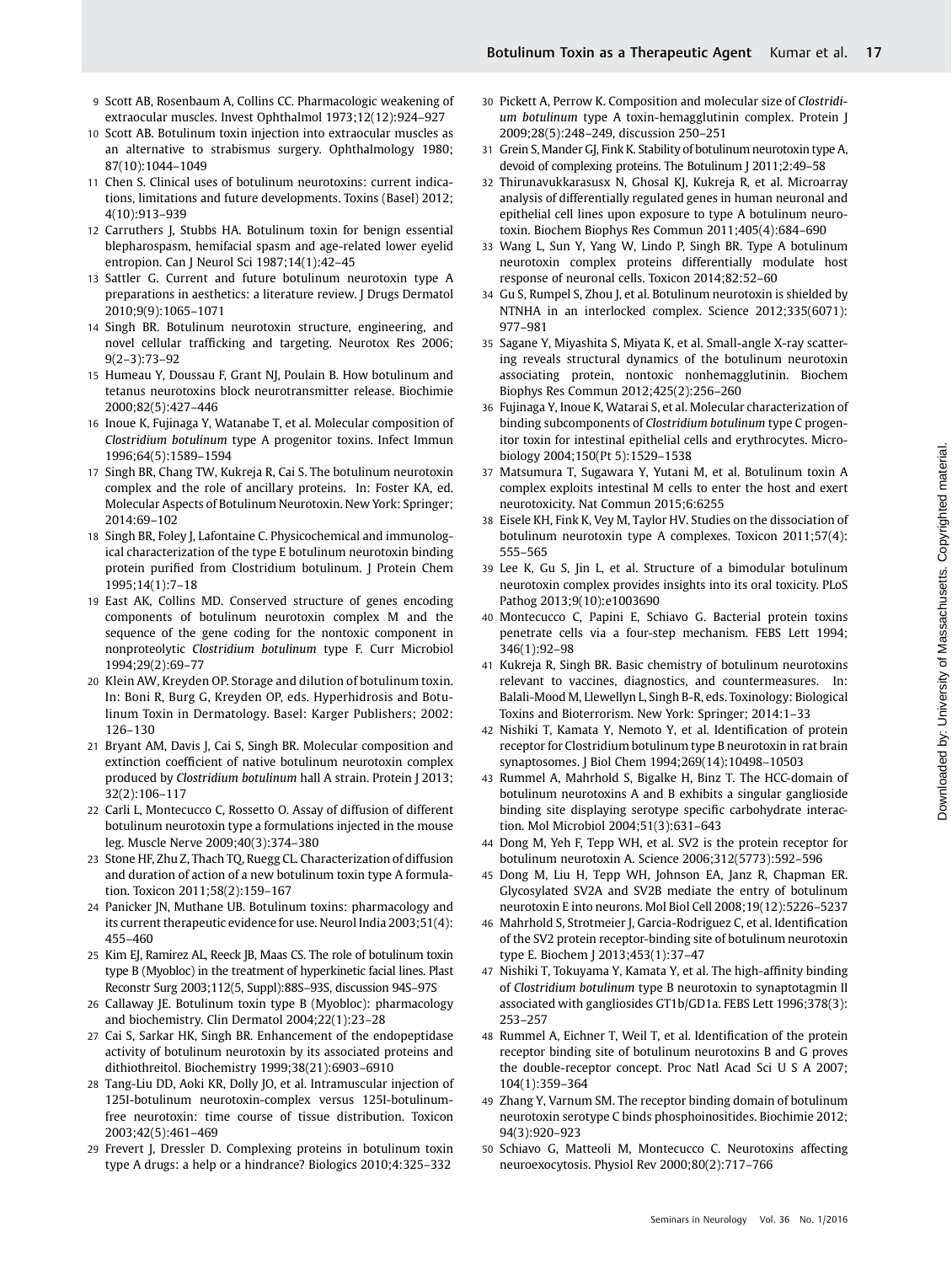- 51 Montal M. Botulinum neurotoxin: a marvel of protein design. Annu Rev Biochem 2010;79:591–617
- 52 Singh BR, Kumar R, Cai S. Molecular mechanism and effects of Clostridial neurotoxins. In: Kostrzewa RM ed. Handbook of Neurotoxicity. New York: Springer; 2014:513–542
- 53 Couesnon A, Shimizu T, Popoff MR. Differential entry of botulinum neurotoxin A into neuronal and intestinal cells. Cell Microbiol 2009;11(2):289–308
- 54 Connan C, Popoff MR. Absorption and transport of botulinum neurotoxin. In: Foster KA, ed. Molecular Aspects of Botulinum Neurotoxin. New York: Springer; 2014:3568
- 55 Lang T. SNARE proteins and 'membrane rafts'. J Physiol 2007;585 (Pt 3):693–698
- 56 de Paiva A, Meunier FA, Molgó J, Aoki KR, Dolly JO. Functional repair of motor endplates after botulinum neurotoxin type A poisoning: biphasic switch of synaptic activity between nerve sprouts and their parent terminals. Proc Natl Acad Sci U S A 1999; 96(6):3200–3205
- 57 Duchen LW, Strich SJ. The effects of botulinum toxin on the pattern of innervation of skeletal muscle in the mouse. Q J Exp Physiol Cogn Med Sci 1968;53(1):84–89
- 58 Dressler D, Benecke R. Pharmacology of therapeutic botulinum toxin preparations. Disabil Rehabil 2007;29(23):1761–1768
- 59 Frevert J. Pharmaceutical, biological and clinical properties of botulinum neurotoxin type A products. Drugs R D 2015;15(1): 1–9
- 60 Berry MG, Stanek JJ. Botulinum neurotoxin A: a review. J Plast Reconstr Aesthet Surg 2012;65(10):1283–1291
- 61 Huang PP. Intrathecal Botulinum Neurotoxin B: Effects on Spinal Primary Afferent Neurotransmitter Release, Inflammatory Nociception and Neuropathic Pain in the Mouse. San Diego, CA: University of California; 2010
- 62 Lawrence GW, Ovsepian SV, Wang J, Aoki KR, Dolly JO. Extravesicular intraneuronal migration of internalized botulinum neurotoxins without detectable inhibition of distal neurotransmission. Biochem J 2012;441(1):443–452
- 63 Restani L, Antonucci F, Gianfranceschi L, Rossi C, Rossetto O, Caleo M. Evidence for anterograde transport and transcytosis of botulinum neurotoxin A (BoNT/A). J Neurosci 2011;31(44): 15650–15659
- 64 Habermann E. 125I-labeled neurotoxin from Clostridium botulinum A: preparation, binding to synaptosomes and ascent to the spinal cord. Naunyn Schmiedebergs Arch Pharmacol 1974; 281(1):47–56
- 65 Antonucci F, Rossi C, Gianfranceschi L, Rossetto O, Caleo M. Longdistance retrograde effects of botulinum neurotoxin A. J Neurosci 2008;28(14):3689–3696
- 66 Kuehn BM. Studies, reports say botulinum toxins may have effects beyond injection site. JAMA 2008;299(19):2261–2263
- 67 Restani L, Giribaldi F, Manich M, et al. Botulinum neurotoxins A and E undergo retrograde axonal transport in primary motor neurons. PLoS Pathog 2012;8(12):e1003087
- 68 Black JD, Dolly JO. Interaction of 125I-labeled botulinum neurotoxins with nerve terminals. I. Ultrastructural autoradiographic localization and quantitation of distinct membrane acceptors for types A and B on motor nerves. J Cell Biol 1986;103(2):521–534
- 69 Wiegand H, Erdmann G, Wellhöner HH. 125I-labelled botulinum A neurotoxin: pharmacokinetics in cats after intramuscular injection. Naunyn Schmiedebergs Arch Pharmacol 1976;292(2): 161–165
- 70 Matak I, Riederer P, Lacković Z. Botulinum toxin's axonal transport from periphery to the spinal cord. Neurochem Int 2012; 61(2):236–239
- 71 Marino MJ, Terashima T, Steinauer JJ, Eddinger KA, Yaksh TL, Xu Q. Botulinum toxin B in the sensory afferent: transmitter release, spinal activation, and pain behavior. Pain 2014;155(4):674–684
- 72 Akaike N, Shin MC, Wakita M, et al. Transsynaptic inhibition of spinal transmission by A2 botulinum toxin. J Physiol 2013;591(Pt 4):1031–1043
- 73 Filipović B, Matak I, Bach-Rojecky L, Lacković Z. Central action of peripherally applied botulinum toxin type A on pain and dural protein extravasation in rat model of trigeminal neuropathy. PLoS ONE 2012;7(1):e29803
- 74 Pavone F, Luvisetto S. Botulinum neurotoxin for pain management: insights from animal models. Toxins (Basel) 2010;2(12):2890–2913
- 75 Bossowska A, Majewski M. Botulinum toxin type A-induced changes in the chemical coding of dorsal root ganglion neurons supplying the porcine urinary bladder. Pol J Vet Sci 2012;15(2): 345–353
- 76 Verderio C, Grumelli C, Raiteri L, et al. Traffic of botulinum toxins A and E in excitatory and inhibitory neurons. Traffic 2007;8(2): 142–153
- 77 Frassoni C, Inverardi F, Coco S, et al. Analysis of SNAP-25 immunoreactivity in hippocampal inhibitory neurons during development in culture and in situ. Neuroscience 2005;131(4):813–823
- 78 Verderio C, Pozzi D, Pravettoni E, et al. SNAP-25 modulation of calcium dynamics underlies differences in GABAergic and glutamatergic responsiveness to depolarization. Neuron 2004;41(4): 599–610
- 79 Huang X, Wheeler MB, Kang YH, et al. Truncated SNAP-25 (1- 197),like botulinum neurotoxin A, can inhibit insulin secretion from HIT-T15 insulinoma cells. Mol Endocrinol 1998;12(7): 1060–1070
- 80 Criado M, Gil A, Viniegra S, Gutiérrez LM. A single amino acid near the C terminus of the synaptosome associated protein of 25 kDa (SNAP-25) is essential for exocytosis in chromaffin cells. Proc Natl Acad Sci U S A 1999;96(13):7256–7261
- 81 Grumelli C, Corradini I, Matteoli M, Verderio C. Intrinsic calcium dynamics control botulinum toxin A susceptibility in distinct neuronal populations. Cell Calcium 2010;47(5):419–424
- 82 Pozzi D, Condliffe S, Bozzi Y, et al. Activity-dependent phosphorylation of Ser187 is required for SNAP-25-negative modulation of neuronal voltage-gated calcium channels. Proc Natl Acad Sci U S A 2008;105(1):323–328
- 83 Kitamura Y, Matsuka Y, Spigelman I, et al. Botulinum toxin type a (150 kDa) decreases exaggerated neurotransmitter release from trigeminal ganglion neurons and relieves neuropathy behaviors induced by infraorbital nerve constriction. Neuroscience 2009; 159(4):1422–1429
- 84 Durham PL, Cady R, Cady R. Regulation of calcitonin gene-related peptide secretion from trigeminal nerve cells by botulinum toxin type A: implications for migraine therapy. Headache 2004;44(1): 35–42, discussion 42–43
- 85 Meng J, Wang J, Lawrence G, Dolly JO. Synaptobrevin I mediates exocytosis of CGRP from sensory neurons and inhibition by botulinum toxins reflects their anti-nociceptive potential. J Cell Sci 2007;120(Pt 16):2864–2874
- 86 Bossowska A, Majewski M. Botulinum toxin type A-induced changes in the chemical coding of dorsal root ganglion neurons supplying the porcine urinary bladder. Pol J Vet Sci 2012;15(2): 345–353
- 87 Tsui JKC, Eisen A, Stoessl AJ, Calne S, Calne DB. Double-blind study of botulinum toxin in spasmodic torticollis. Lancet 1986;2(8501): 245–247
- 88 Göbel H. Botulinum toxin in migraine prophylaxis. J Neurol 2004; 251(Suppl 1):I8–I11
- 89 Allam N, Brasil-Neto JP, Brown G, Tomaz C. Injections of botulinum toxin type a produce pain alleviation in intractable trigeminal neuralgia. Clin J Pain 2005;21(2):182–184
- 90 Ranoux D, Attal N, Morain F, Bouhassira D. Botulinum toxin type A induces direct analgesic effects in chronic neuropathic pain. Ann Neurol 2008;64(3):274–283